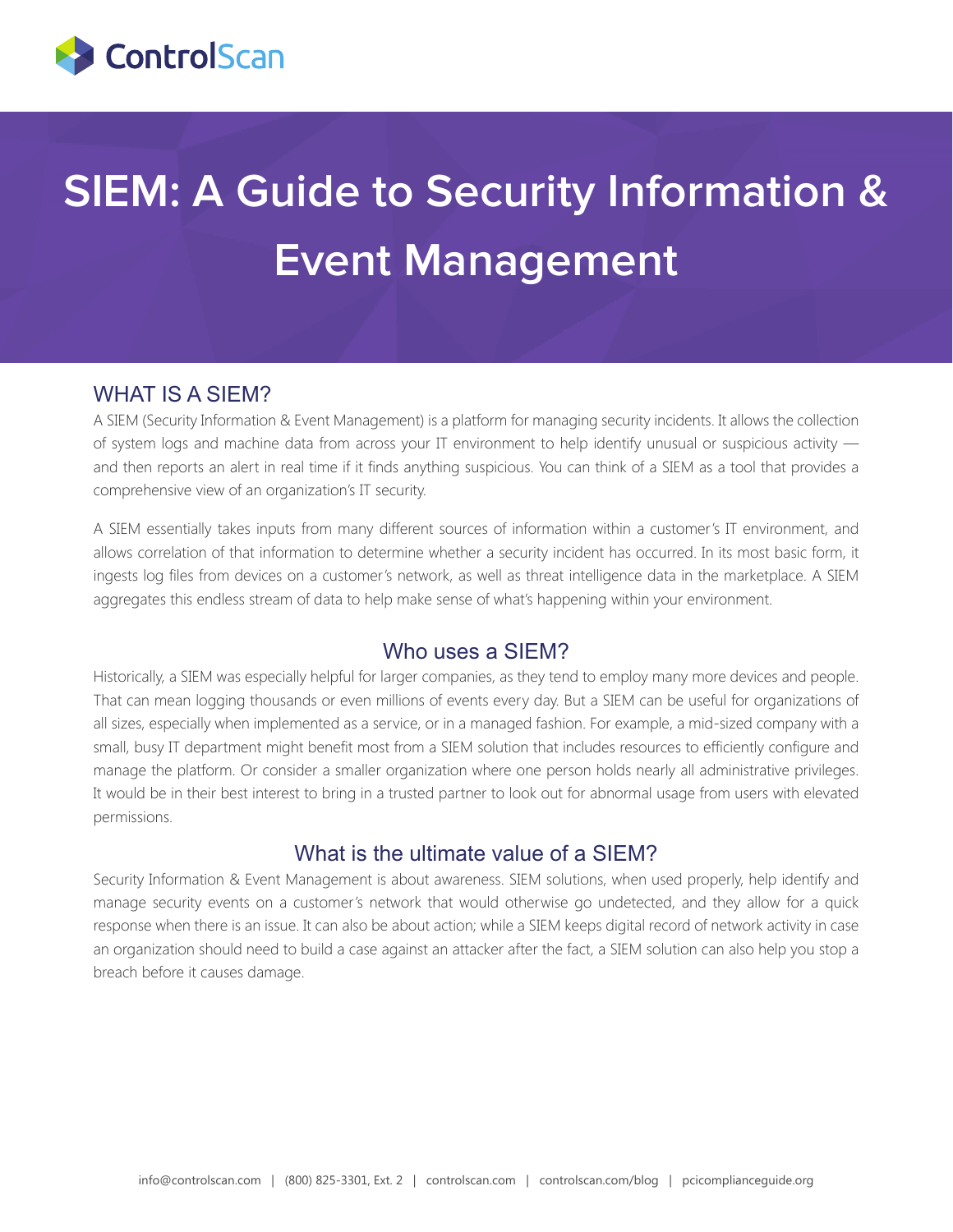# A DAY IN THE LIFE OF A SIEM SYSTEM

Whether working for a small business or an international corporation, a SIEM platform is always busy. Here are just a few things that your SIEM could be doing for you every day:

### *Collecting and storing logs.*

A SIEM aggregates records that detail what's happening within specific applications in a given environment, like desktop devices, servers, routers and more. It watches what's happening, makes record of that and then organizes it. It takes in this data not only for its own monitoring, but so you can find that information should you ever need it — for example, these records may be required to fulfill an organization's compliance standards.

### *Creating a story of events.*

A SIEM not only collects raw data but seeks to understand it. It learns what is normal behavior (an employee logs into their workstation, opens a file-sharing system and downloads a local copy of a word document) and what isn't (someone at an unknown IP tries and fails to log in to the system a few dozen times outside of regular business hours).

### *Reporting and responding to potential incidents.*

A SIEM recognizes that something about this suspicious user (the unknown IP mentioned above) isn't right, because their behavior falls outside the pre-defined definition of normal activity on this network. Maybe it sends an email to the IT department, or maybe it sends a message directly to the cell phone of the system administrator. A SIEM tool lets you react in real time to threats. The right tool can even take automatic action under predefined conditions, like disabling network adapters of potentially compromised hosts, or updating a user's access permissions.

## TYPES OF SIEM SOLUTIONS

If you're looking for the right SIEM implementation for your organization, you have a few options from which you can choose. Each, of course, comes with its own pros and cons.

## *In-House SIEM*

# The Do-it-Yourself Approach

With an in-house SIEM solution, an organization would purchase the software and hardware and then manage it themselves, on premise.

- **+** Pros: In-house SIEM gives you ultimate control over your system. You can customize it to meet your organization's specific security needs and fine tune or update the system whenever you'd like. You wouldn't leverage a third party for any of it — you just log in and make your changes in real time. Additionally, all of your data stays "in-house"...a requirement for some businesses.
- **+** Cons: With a self-managed SIEM, you're totally responsible for it. That means integrating it into your existing systems, monitoring logs, customizing alerts, and training and/or employing special staff to handle it — not to mention paying for the large initial investment. You also have to maintain the infrastructure, perform your own system patching, and manage the implementation in its entirety.

## *Cloud-based SIEM*

With cloud-based SIEM, customers subscribe to SIEM as a service.

- **+** Pros: The subscription SIEM platform is constantly updated. There's typically little to no SIEM hardware to maintain, and licensing is typically purchased as a monthly subscription based on capacity, versus purchasing up front. Customers control how they implement the SIEM system at their organization. They don't have to rely on a third party to manage the implementation.
- **+** Cons: Customers still must retain the expertise to leverage the SIEM functionality effectively. Some people may not be comfortable with their data residing anywhere other than their own data center. Additionally, many customers may choose to use subscription SIEM for a certain set of its capabilities; consequently, they may not realize its full benefits or potential.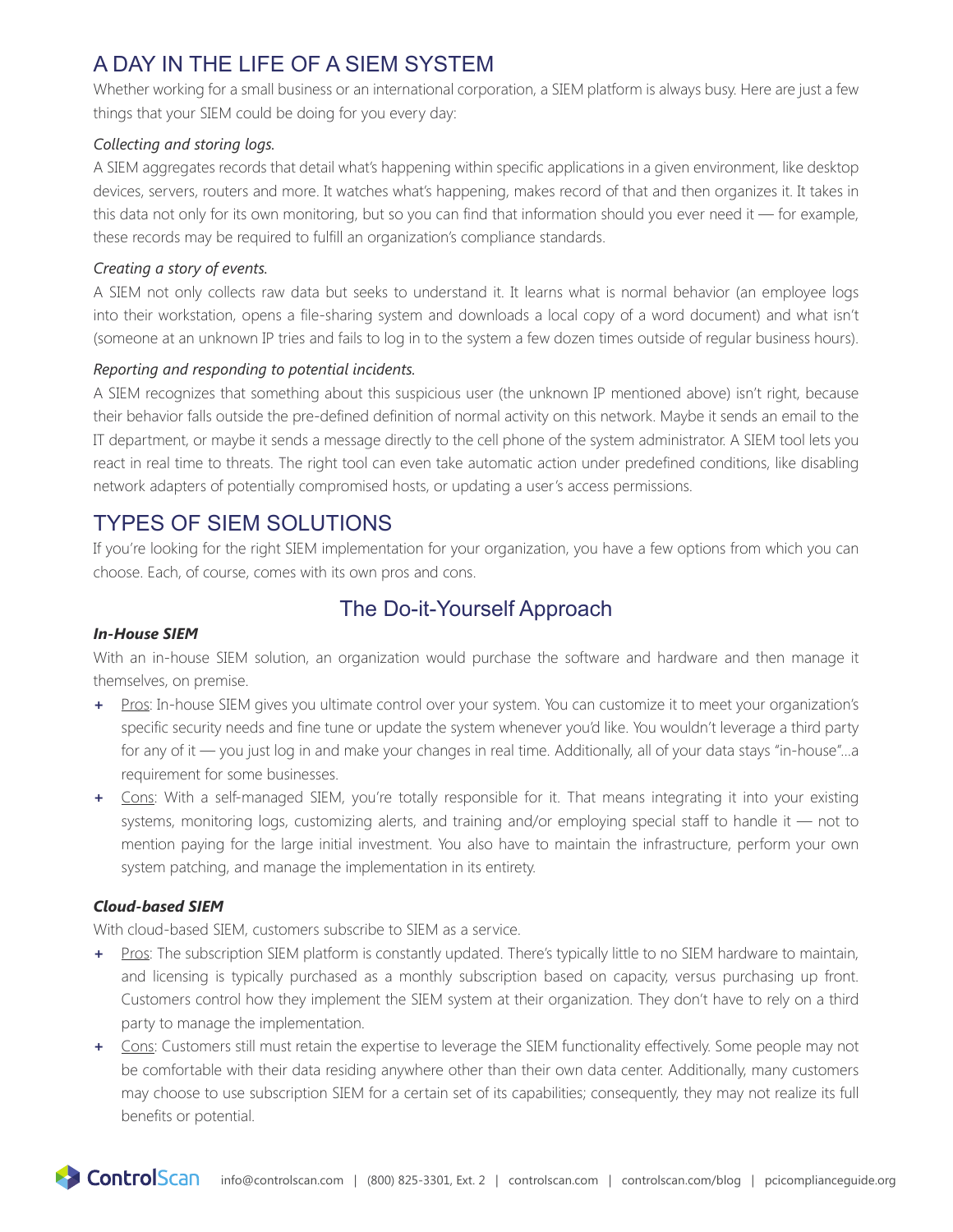#### *Managed SIEM*

Just like the do-it-yourself approach, Managed SIEM can leverage either an on-premise implementation, or a cloudbased implementation. Managed SIEM can come with all of the technology features of a do-it-yourself implementation, AND includes the expertise necessary to fully implement the technology in the best possible way to meet security objectives.

- **+** Pros: The subscription SIEM platform is constantly updated. There's typically little to no SIEM hardware to maintain, and licensing is typically purchased as a monthly subscription based on capacity, versus purchasing up front. Customers control how they implement the SIEM system at their organization. They don't have to rely on a third party to manage the implementation.
- **+** Cons: Customers still must retain the expertise to leverage the SIEM functionality effectively. Some people may not be comfortable with their data residing anywhere other than their own data center. Additionally, many customers may choose to use subscription SIEM for a certain set of its capabilities; consequently, they may not realize its full benefits or potential.

## SIEM FEATURES AND CAPABILITIES

No matter what SIEM solution you choose, your platform should come with some basic capabilities.

#### *Log management*

The collection, standardization and ongoing monitoring of log files for behavioral anomalies.

#### *Event correlation*

The ability of a SIEM system to recognize that one threat may exist in various pieces on a network. A SIEM can match up suspicious activities of a given user across the network, and recognize that they're related.

#### *Threat identification*

With a SIEM platform, you would continually build your triggers for different alerts. And a SIEM platform managed by a skilled user improves your ability to identify threats and respond to them efficiently.

#### *Reporting*

This is a huge benefit of having a SIEM in place. You can create custom reporting so the right person or group of people always know when something isn't right.

#### *Incident response*

A SIEM allows you to aggregate information related to a potential incident. If something suspicious happens, you'll be able to open to the case and track related items to help resolve the problem.

#### *Threat intelligence*

A strong SIEM platform includes an integrated ability to access data about threats happening **around the globe**, and the ability to understand their possible relation to events happening on your network.

## EVALUATING THE NEED FOR SIEM

If you are researching SIEM, then you already recognize that you may not be effectively handling all of the security information generated by your IT environment. If your business handles sensitive information (where if lost or compromised, would significantly impact your business) you are likely a perfect candidate for implementing a SIEM.

To be blunt, it is highly likely that most organizations would benefit from a SIEM. Historically, though, the cost of implementing a SIEM has rendered an implementation prohibitive. With the varied products on the market today, and the explosive growth in managed security services, SIEM is becoming more and more within reach for businesses of all size.

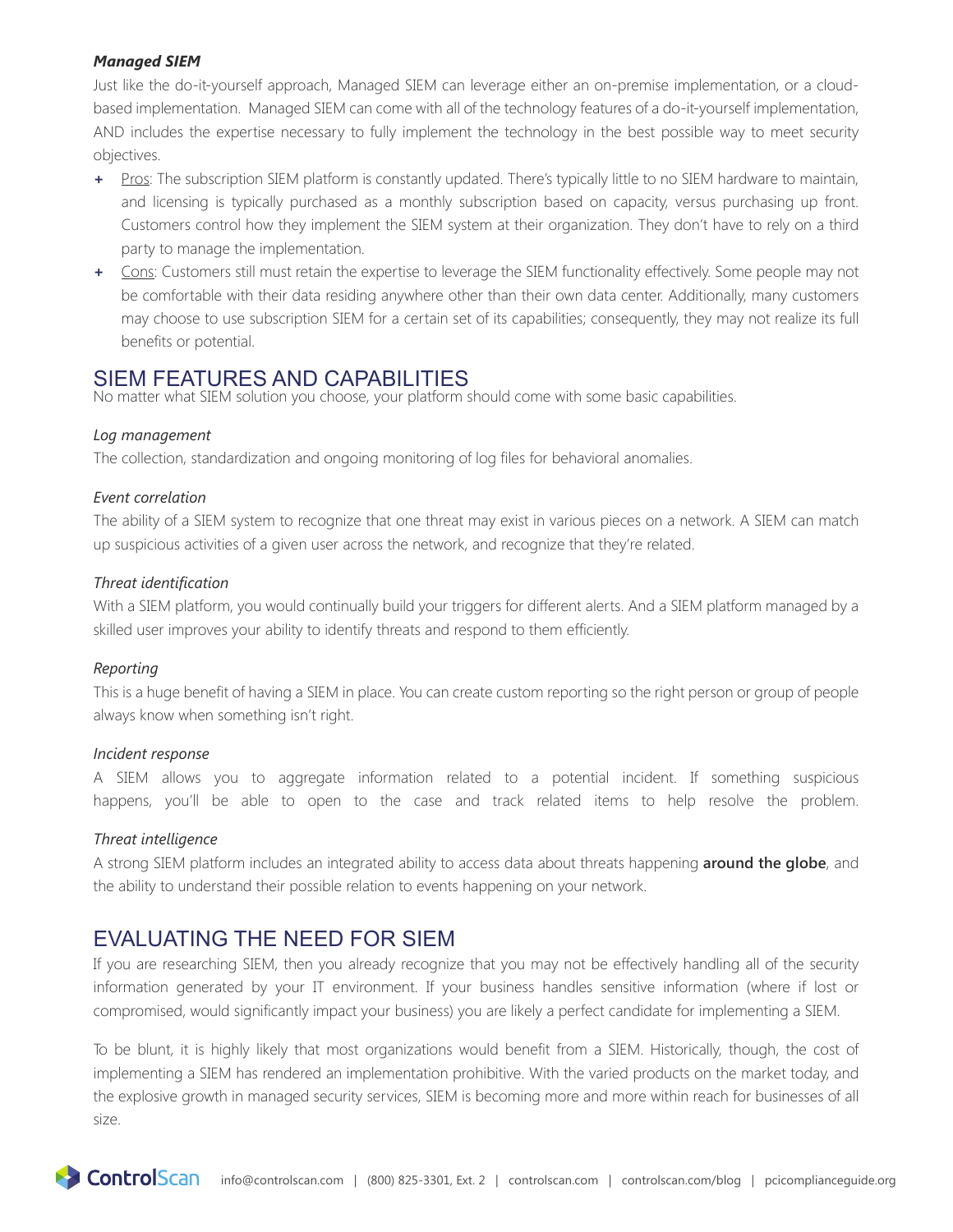## HOW DOES SIEM PRICING WORK?

On-premise SIEM implementations are priced by appliance, or by hardware and software. Prices vary wildly based on how capable your SIEM platform actually is, out of the box. Typical pricing for a modestly capable solution starts in the tens of thousands of dollars range, and scales up from there.

Cloud-based SIEM pricing is typically based on the amount of data the SIEM platform processes, and is presented as a monthly subscription on an annual contract. You might pay a threshold fee/rate for the capacity of log files being processed by the SIEM per day, or per second. You may also have a pricing variable based on how long you want the log data retained for audit purposes (typically driven by compliance requirements).

Managed SIEM, in either on-premise, or as a service configuration, will include in the price the availability of expert security operations staff members to assist in the setup, configuration, optimization and ongoing management of your SIEM implementation.

## TOTAL COST OF OWNERSHIP

Your organization could always choose to take SIEM implementation and management all in-house. However, there are quite a few things you should keep in mind while considering this option. The value of your SIEM depends on how efficiently you are able to use it, whether that means recognizing security threats, prioritizing events, or even creating meaningful reports. This also refers to your team's ability to constantly improve threat intelligence, and to keep up with the speed at which digital threats are expanding and evolving.

All-in, implementing and managing a SIEM yourself effectively can cost you anywhere in the six-figure range…in its first year. This cost includes not only the actual technology and its installation, but the staff you'd need to hire and train to maintain it (and the space you'd need to house all of the aforementioned elements). And of course, as mentioned above, your SIEM is only as strong as the professionals who implement and maintain it. A managed SIEM implementation can start in the four figure range for the first year, and scale upwards depending on how large your environment is.

## SIEM & COMPLIANCE

Your organization may need to keep up with a variety of compliance requirements. A SIEM can help you meet these. The most common include:

**HIPAA:** The Health Insurance Portability and Accountability Act of 1996 (HIPAA) Security Rule covers the security of individuals' electronic protected health information (or ePHI). A SIEM provides you with actionable reports and empowers forensic investigations. With this tool in place, you will be able to get immediate notification and analysis of conditions impacting the integrity of your organization's ePHI data.

**PCI DSS:** The Payment Card Industry (PCI) Data Security Standards (DSS) cover data security for credit cardholders. It's also helped ensure the implementation of consistent security measures across the globe. A SIEM can help you meet [PCI DSS compliance](https://www.controlscan.com/compliance/pci-compliance-overview/) and simplify your investigations with alarms and reports that are automatically associated with the correct PCI DSS asset categories.

**NIST:** The National Institute of Standards and Technology (NIST) establishes standards and guidelines for data security and critical infrastructure. The collection, management, and analysis of log data is integral to meeting many NIST-CSF requirements. Implementing a SIEM can satisfy many of these requirements, as well as decrease the cost of complying with others.